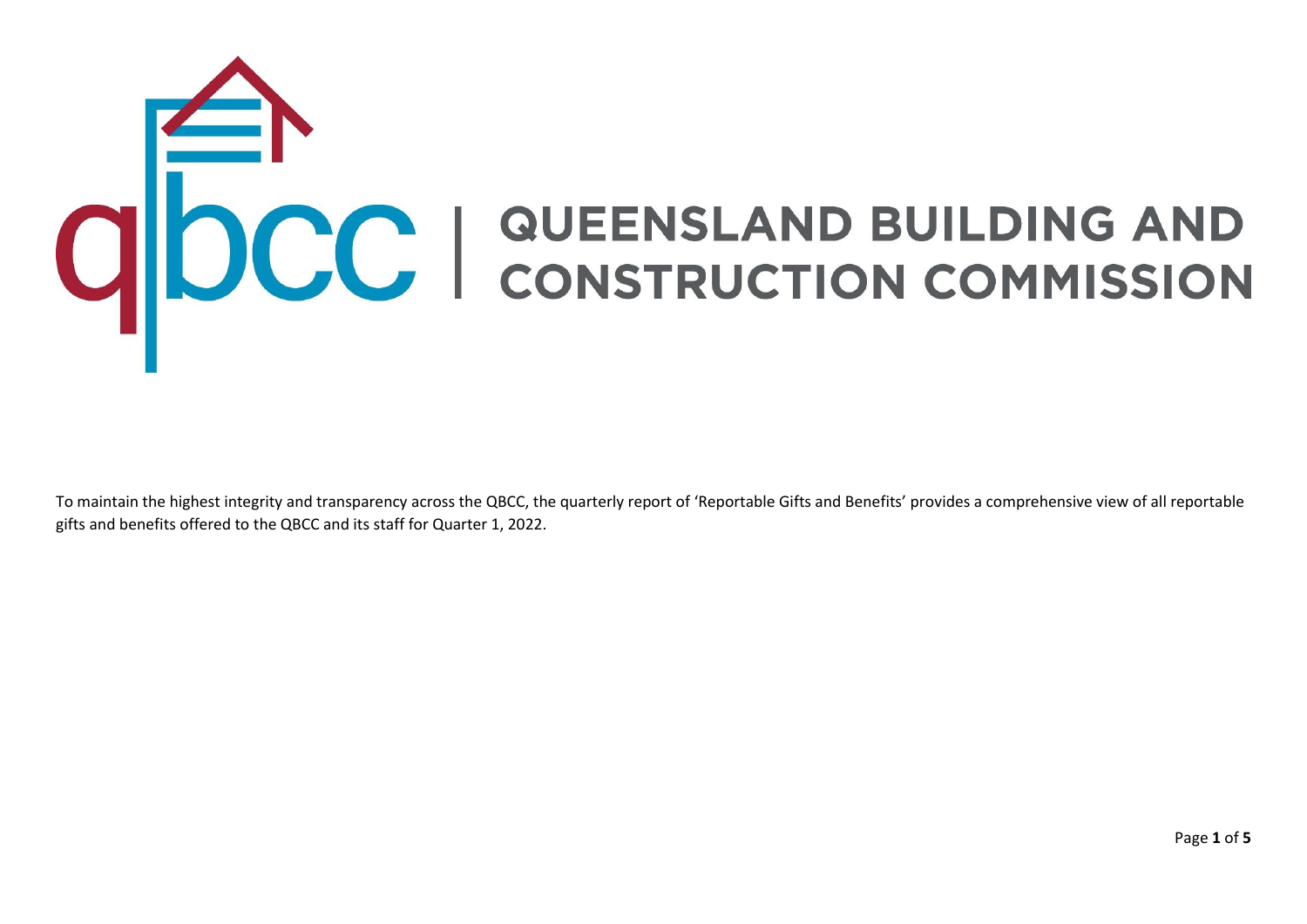## **Reportable Gifts and Benefits Register – Under \$150**

Quarter 1: 1 January 2022 – 31 March 2022

| Date given<br>or received | Description of donation, gift<br>or benefit                   | <b>Retail</b><br><b>Value</b> | Name of<br>gifter/donor                              | <b>Name of</b><br>recipient | <b>Gift received was:</b><br>a) Retained by employee<br>b) Retained by agency<br>c) Declined by employee<br>d) Declined by agency | <b>Reason for accepting,</b><br>giving or declining<br>gift                                                                          | Name of<br>accountable<br>officer |
|---------------------------|---------------------------------------------------------------|-------------------------------|------------------------------------------------------|-----------------------------|-----------------------------------------------------------------------------------------------------------------------------------|--------------------------------------------------------------------------------------------------------------------------------------|-----------------------------------|
| 9/02/2022                 | Invitation to attend<br>networking lunch                      | \$149.00                      | Donna Bliss,<br>Sharp and<br>Carter<br>(Recruitment) | Julie Campbell              | Declined by employee                                                                                                              | Declined on the basis<br>of potential conflict<br>of interest in relation<br>to receiving a benefit<br>from a potential<br>supplier. | Jean Collings                     |
| 24/02/2022                | Invitation to attend HIA<br><b>Industry Breakfast</b>         | \$105.00                      | <b>HIA</b>                                           | Dani Benstead               | Retained by employee                                                                                                              | Maintain relationship<br>with Industry<br><b>Association HIA</b>                                                                     | Jean Collings                     |
| 10/03/2022                | Showbag' - including<br>lunchbox, pen, notebook,<br>etc.      | \$50.00                       | <b>Brett</b><br>Schimming, CEO<br><b>CSQ</b>         | Anissa Levy                 | Retained by QBCC                                                                                                                  | Maintaining positive<br>stakeholder<br>engagement.                                                                                   | Jean Collings                     |
| 11/03/2022                | Invitation to attend World<br><b>Plumbing Day Breakfast</b>   | \$88.00                       | Penny Cornah -<br><b>MPAQ</b>                        | <b>Richard Cassidy</b>      | Retained by employee                                                                                                              | Maintaining good<br>stakeholder<br>relationships                                                                                     | Jean Collings                     |
| 11/03/2022                | Invitation to attend World<br><b>Plumbing Day Breakfast</b>   | \$88.00                       | Penny Cornah -<br><b>MPAQ</b>                        | Anissa Levy                 | Retained by employee                                                                                                              | Maintaining good<br>stakeholder<br>relationships                                                                                     | Jean Collings                     |
| 25/03/2022                | Invitation to attend<br>International Women's Day<br>luncheon | \$100.00                      | George Wolf,<br><b>Creditor Watch</b>                | Marina Anthony              | Retained by employee                                                                                                              | Representing QBCC,<br>networking and<br>maintaining<br>stakeholder<br>engagement.                                                    | Jean Collings                     |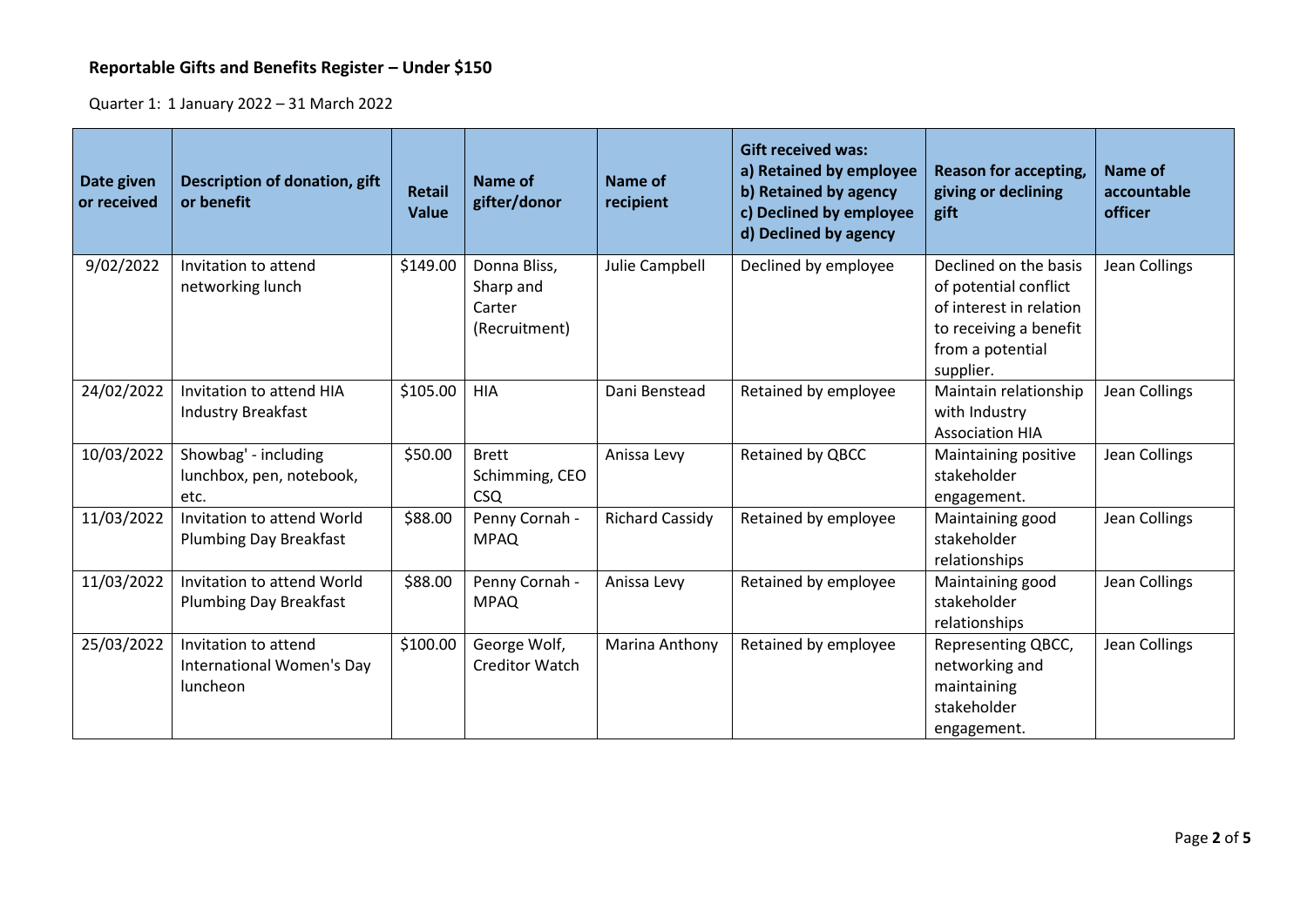| 30/03/2022 | Hospitality - snacks during<br>debrief regarding re-<br>insurance negotiation<br>meetings                                   | \$20.00  | Aon                            | Shane Wilson           | Retained by employee   | Maintaining good<br>stakeholder<br>relationships | Jean Collings                                         |
|------------|-----------------------------------------------------------------------------------------------------------------------------|----------|--------------------------------|------------------------|------------------------|--------------------------------------------------|-------------------------------------------------------|
| 31/03/2022 | Hospitality - lunch following<br>re-insurance negotiation<br>meetings. Informal<br>discussion re future<br>economic impacts | \$36.00  | Aspen Re                       | Shane Wilson           | Retained by employee   | Maintaining good<br>stakeholder<br>relationships | Jean Collings                                         |
| 1/04/2022  | Invitation to attend NAWIC<br>Women on Tools Breakfast                                                                      | \$88.00  | Penny Cornah -<br><b>MPAQ</b>  | <b>Richard Cassidy</b> | Retained by employee   | Maintaining good<br>stakeholder<br>relationships | Jean Collings                                         |
| 1/04/2022  | Invitation to attend NAWIC<br>Women on Tools Breakfast                                                                      | \$88.00  | Penny Cornah -<br><b>MPAQ</b>  | Anissa Levy            | Retained by employee   | Maintaining good<br>stakeholder<br>relationships | Jean Collings                                         |
| 30/03/2022 | Invite to 2022 Federal<br><b>Budget Insight Dinner</b>                                                                      | \$125.00 | Price<br>Waterhouse<br>Coopers | <b>Richard Cassidy</b> | *Yet to be determined* |                                                  | *Currently under<br>consideration by<br>the delegate* |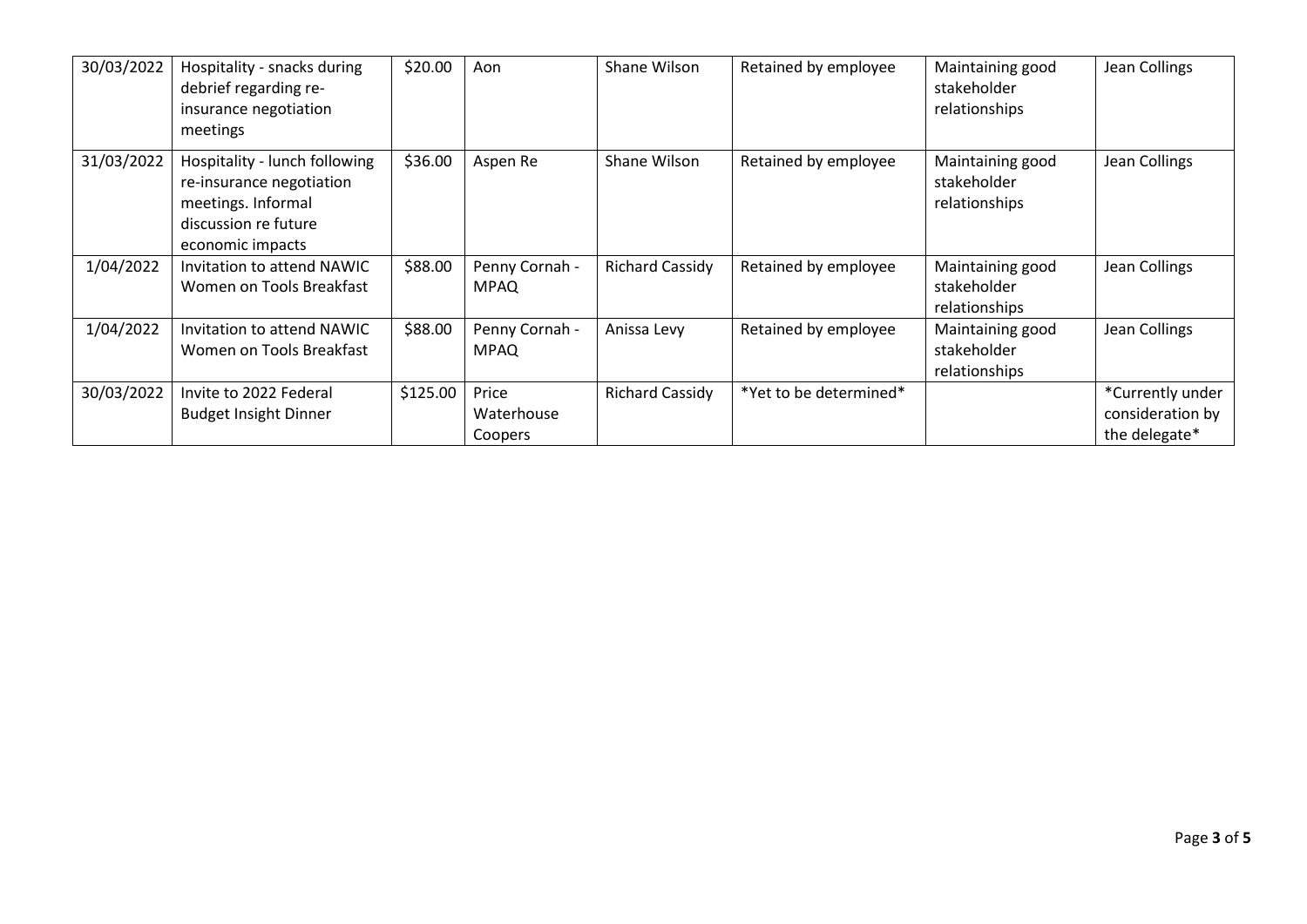## **Reportable Gifts and Benefits Register – Over \$150**

Quarter 1: 1 January 2022 – 31 March 2022

| Date given<br>or received | <b>Description of donation,</b><br>gift or benefit             | <b>Retail</b><br><b>Value</b> | <b>Name of</b><br>gifter/donor | <b>Name of recipient</b> | <b>Gift received was:</b><br>a) Retained by employee<br>b) Retained by agency<br>c) Declined by employee<br>d) Declined by agency | <b>Reason for accepting,</b><br>giving or declining gift                                                                                                                                                                                                                              | Name of<br>accountable<br>officer |
|---------------------------|----------------------------------------------------------------|-------------------------------|--------------------------------|--------------------------|-----------------------------------------------------------------------------------------------------------------------------------|---------------------------------------------------------------------------------------------------------------------------------------------------------------------------------------------------------------------------------------------------------------------------------------|-----------------------------------|
| 29/03/2022                | Attendance pass to 2-day<br>Safe Buildings Summit in<br>Sydney | \$1,098.90                    | Aventedge                      | Jenny Phillips           | Retained by employee                                                                                                              | Valuable information<br>and relationship<br>building - Summit<br>directly relates to QBCC<br>Safer Building Program<br>and the Non-<br><b>Conforming Building</b><br>Products program. It is<br>expected to add value<br>to the development of<br>future strategies in both<br>areas. | Nick Verreynne                    |
| 29/03/2022                | Attendance pass to 2-day<br>Safe Buildings Summit in<br>Sydney | \$1,098.90                    | Aventedge                      | Evan Woodruffe           | Retained by employee                                                                                                              | Valuable information<br>and relationship<br>building - Summit<br>directly relates to QBCC<br>Safer Building Program<br>and the Non-<br><b>Conforming Building</b><br>Products program. It is<br>expected to add value<br>to the development of<br>future strategies in both<br>areas. | Nick Verreynne                    |